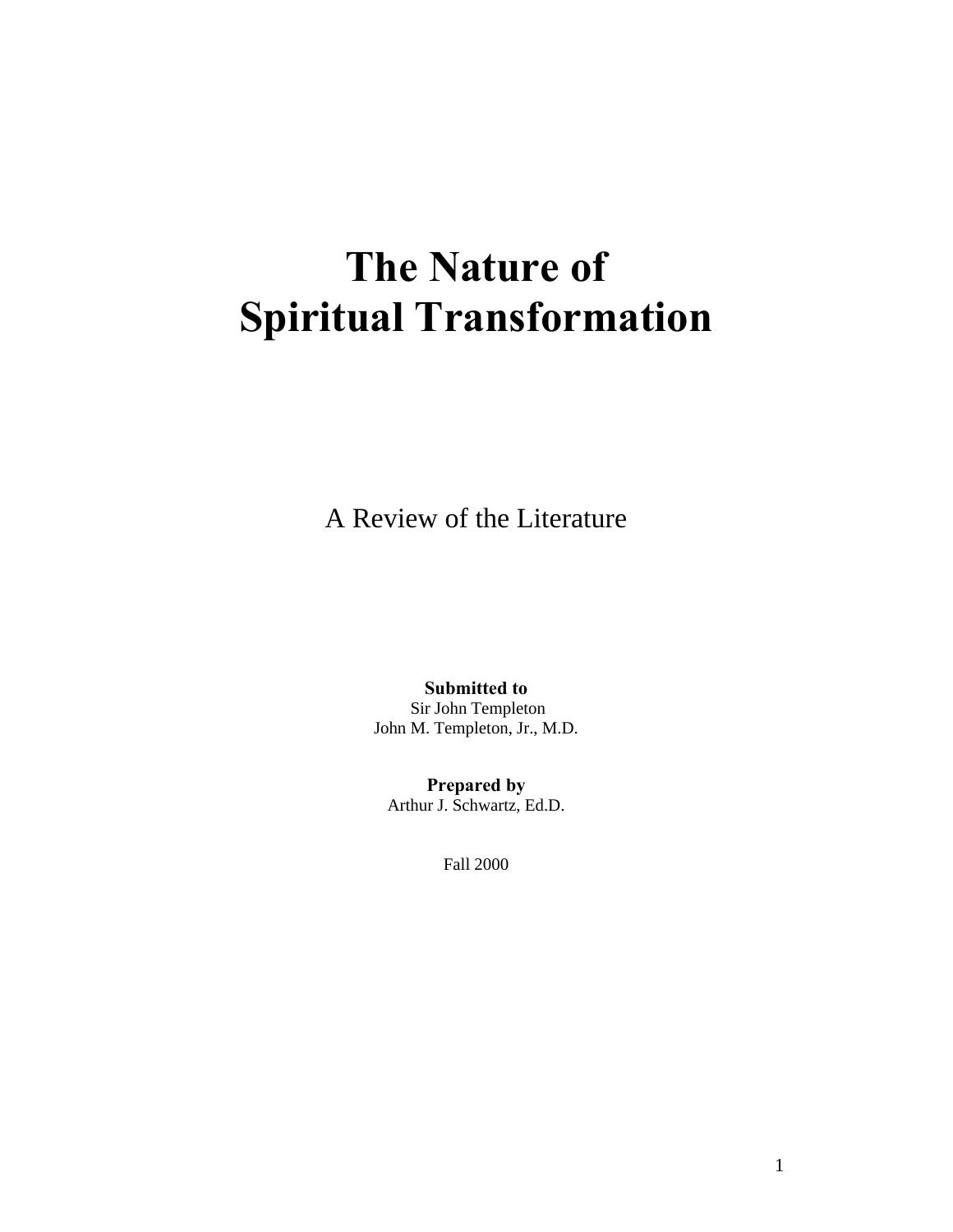#### **CONTENTS**

| Spiritual transformation as a universal principle            |                                                                              |
|--------------------------------------------------------------|------------------------------------------------------------------------------|
| The example of Cassie Bernall                                |                                                                              |
|                                                              |                                                                              |
| Spiritual transformation in the Hebrew Scriptures            |                                                                              |
| Spiritual transformation in the New Testament                |                                                                              |
| Spiritual transformation in the Koran                        |                                                                              |
|                                                              | What distinguishes spiritual transformation from other religious experiences |
|                                                              | How does the term spiritual transformation differ from other similar terms   |
|                                                              |                                                                              |
| The relationship between age and spiritual transformation    |                                                                              |
|                                                              | The relationship between personality and spiritual transformation            |
| The relationship between stress and spiritual transformation |                                                                              |
|                                                              |                                                                              |
| Six 'conversion motifs'                                      |                                                                              |
| The "old" versus "new" conversion paradigm                   |                                                                              |
| Rambo's seven stages of transformation                       |                                                                              |
| The "self" and spiritual transformation                      |                                                                              |
|                                                              |                                                                              |
| Zinnbauer & Pargament Study (1998)                           |                                                                              |
| Kirkpatrick Studies (1997, 1998)                             |                                                                              |
| Kose Study (1996)                                            |                                                                              |
| Miller & D'deBaca Study (1994)                               |                                                                              |
| Poston Study (1992)                                          |                                                                              |
| <b>Kox Study (1991)</b>                                      |                                                                              |
| Kirkpatrick and Shaver Study (1990)                          |                                                                              |
| Ullman Study (1989)                                          |                                                                              |
| Paloutzan Study (1981)                                       |                                                                              |
| Turner Study (1979)                                          |                                                                              |
| Heirich Study (1977)                                         |                                                                              |
| Seggar and Kunz Study (1972)                                 |                                                                              |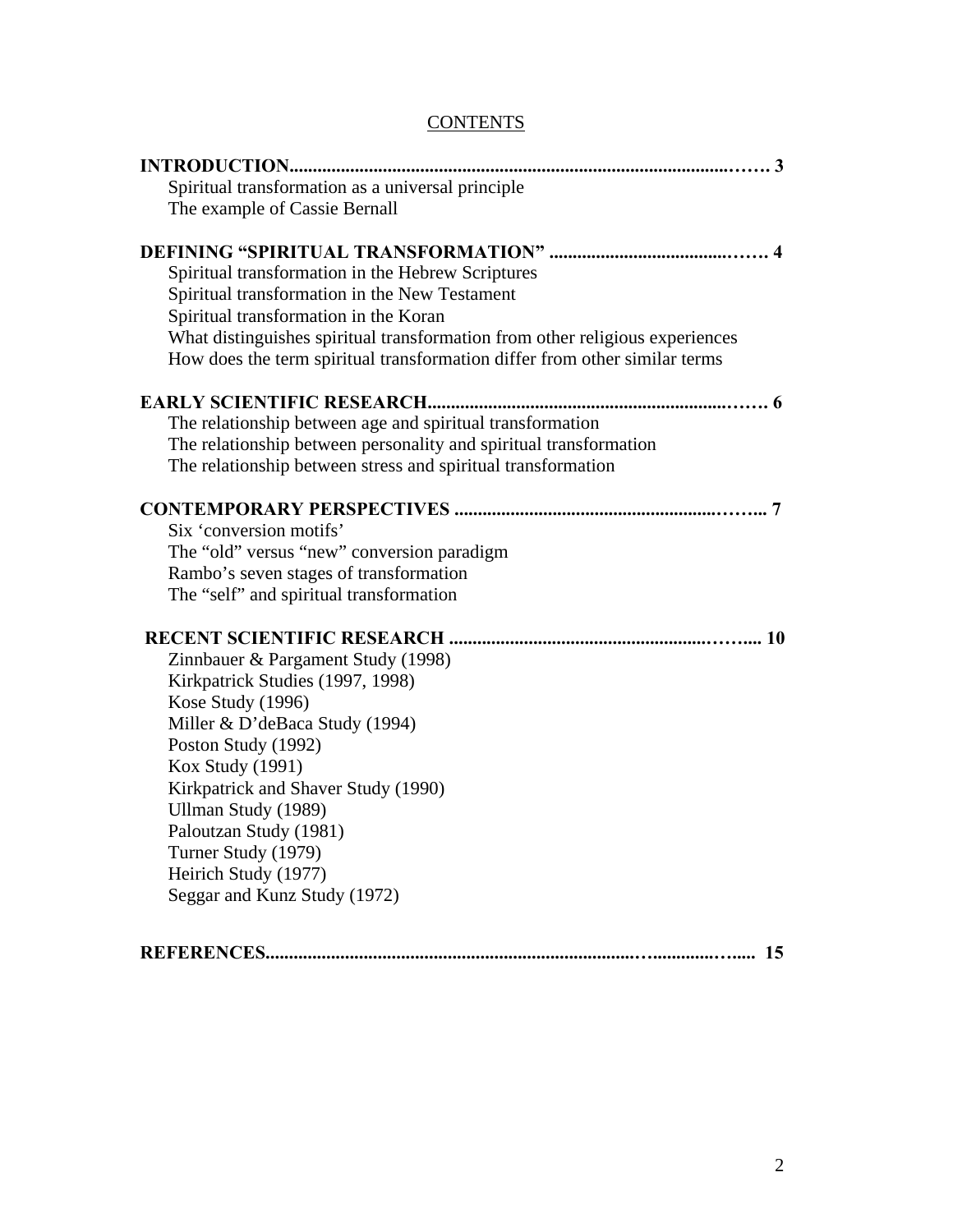# **INTRODUCTION**

The single purpose of this study is to review the scientific literature on the concept of spiritual transformation.

Learning more about spiritual transformation as a universal principle advances the donor intent of Sir John Templeton. More specifically, Sir John writes in his book *Possibilities* (2000) that:

*Christians often refer to a favorite verse in the fourth chapter of the Gospel of John, describing one or more transformative events in their lives as an experience of having been born again. Christians also describe a variety of important experiences as being filled with the spirit. Their descriptions often concur in asserting that their lives are no longer the same and have been transformed for the better. Independent observers often attest to these changes as well. Can study of the nature of such changes offer another possibility for developing spiritual progress based on improved understanding of, and appreciation for, spiritually transforming experiences?* (p. 112, emphasis added)

#### **·** *Spiritual transformation as a universal principle*

In addition to exploring spiritual transformation within the context of the Protestant "born again" experience, this study also examines the matrixes of spiritual transformation in other religious traditions, including Islam, Judaism, and Buddhism. Indeed, one objective of this study is to identify whether there exists a cluster of *universal principles* common to all spiritually transforming experiences, regardless of denomination or a particular religious faith. For as William James once wrote *"the god whom science recognizes must be a God of universal laws exclusively, a god who does wholesale, not a retail business*" (1902: 390).

### **·** *The inspiring example of young Cassie Bernall*

Pargament (1997) posits that while most of the scientific research and theory in recent years has focused on the conservational nature of religion, "*religion has the transformative power to create radical personal change*." Perhaps this change can be best exemplified in the life (and tragic death) of Cassie Bernall, a Columbine HS teenager whose entire worldview changed dramatically after her "born again" experience. Utilizing the lens of science, this study seeks to explore the nature of spiritual transformation as experienced by Cassie Bernall and others who have had similar experiences. Our task is not easy. As Rambo (1993) suggests, it is "difficult to understand, predict, and control that which is generally *invisible* to the outsider, mysterious and sacred to the insider."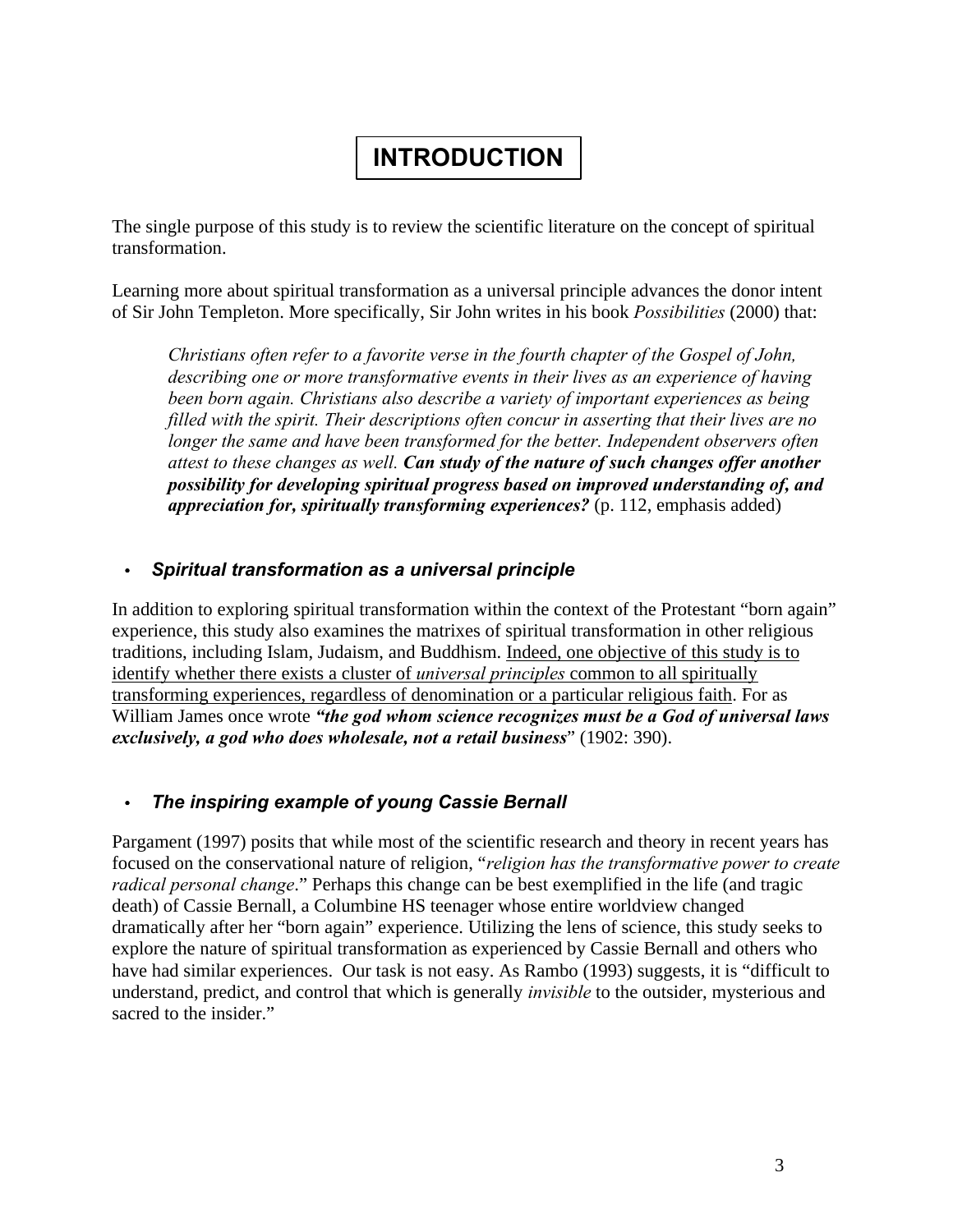## **DEFINING "SPIRITUAL TRANSFORMATION"**

*The appearance of everything was altered; there seemed to be as it were a calm, sweet, cast, or appearance of Divine glory, in almost everything. God's excellency, His wisdom, His purity and love seemed to appear in everything: in the sun, moon, and stars, in the clouds and blue sky; in the grass, flowers, trees; in the water and all nature; which used greatly to fix my mind.* 

- Evangelist Jonathan Edwards, describing his own spiritual transformation

For the purposes of this study, spiritual transformation is defined as a dramatic change in religious belief, attitude, and behavior that occurs over a relatively short period of time. There is a consensus in the research that this change usually occurs within three contexts:

- (1) As an intensified devotion within the same religious structure;
- (2) A shift from no religious commitment to a devout religious life; or,
- (3) A change from one religion to another.

Almost one hundred years ago William James captured the essence of this transformation when he wrote: *"To say a man is 'converted' means that religious ideas, peripheral to his consciousness, now take a central place, and that religious aims form the habitual center of his energy"* (1902:276, emphasis added).

#### **·** *Spiritual transformation in the Hebrew Scriptures*

Historically, the verb used in the Hebrew Scriptures to denote spiritual transformation was *shubh*, which means "to return" or "to repent." In rabbinic literature a *ba'al teshuvah* is literally a "master of return" or "master of repentance." For example, each year at Yom Kippur every Jew is expected to become a *ba'al teshuvah*, a person who "returns" to God. Interestingly, the contemporary 'return' of secular Jews to Orthodox Judaism has been called the *ba'al teshuvah* movement (Klinghoffer, 1999).

#### **·** *Spiritual transformation in the New Testament*

Although the New Testament continues this understanding of spiritual transformation as a "return," the concept of being "born again" is used prominently to denote a spiritual rebirth into Christ (John 3:3: 'No one can see the Kingdom of God unless he is born again'). By the fifth century, Saul's Damascus road experience and St. Augustine's conversion experience (when he heard the voice of God telling him to pick up the New Testament and read) have become the two paradigmatic models of Christian conversion.

#### **·** *Spiritual transformation in the Koran*

God in the Koran also "turns" in mercy and forgiveness toward those who "repent" (*taba*, meaning to turn) toward him (5:39/45). However, the Koran asserts that God does not "change" (*ghayyara*) what is in people until *they change what is in themselves* (13:11/12). This is the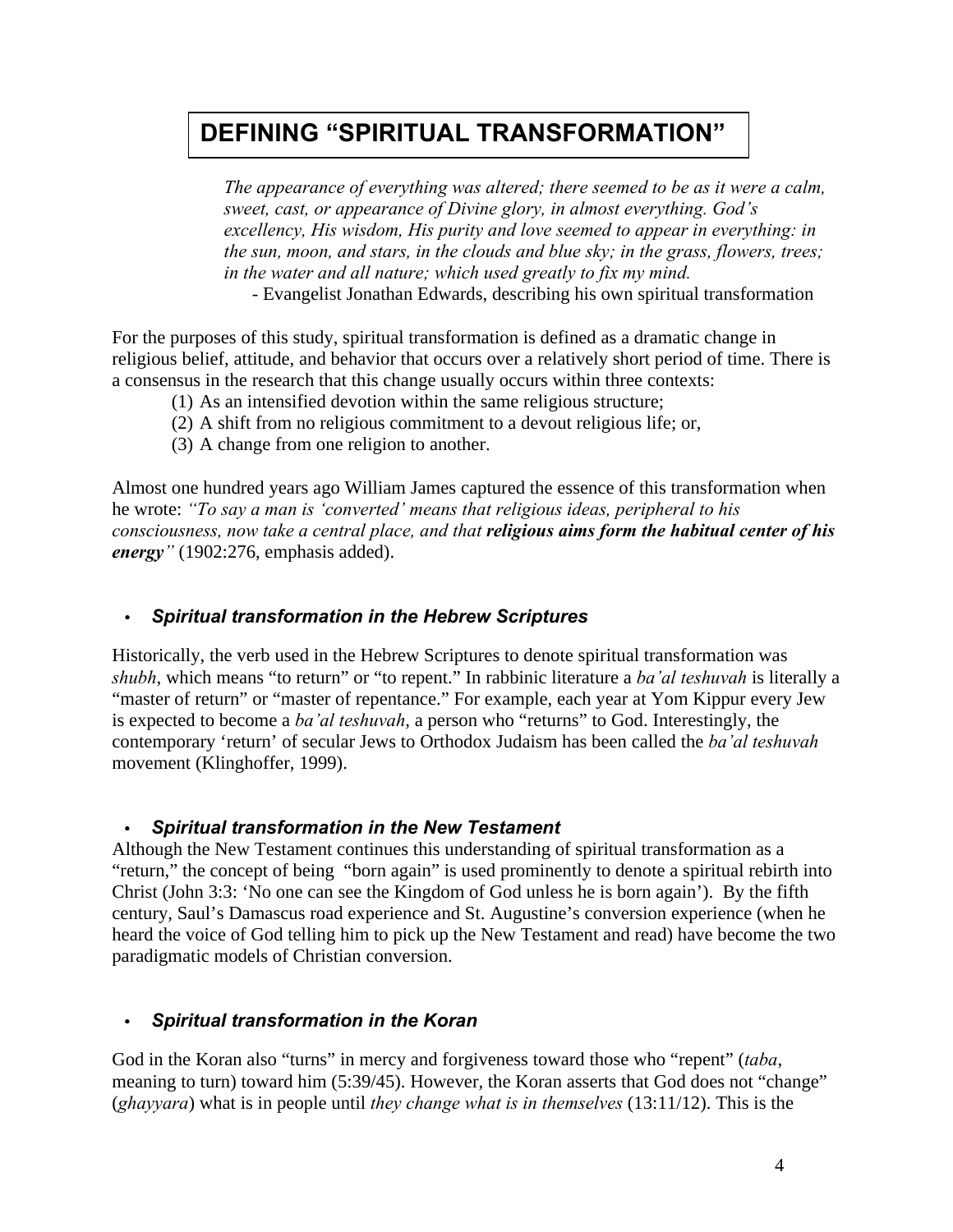reverse of the Calvinistic doctrine of *ordo salutis,* where God, through the Holy Spirit, takes the initiative to change our hearts. (Woodberry, 1992)

### **·** *What distinguishes spiritual transformation from other religious experiences*

Significantly, *contemporary researchers and theologians share the belief that there is no one cause of spiritual transformation, no one process, and no one simple consequence of that process*. Moreover, it is usually not a single event, but a complex process that includes a complex matrix of people, events, institutions, expectations, and experiences. As G.K. Chesterton, once wrote: "The church is a house with a hundred gates; and no two men enter at exactly the same angle. After a comprehensive review of the literature, Hood and his colleagues (1996:276) identified six criteria that distinguish spiritual transformation from other types of religious experiences. These are:

1. A spiritual transformation is a profound change in the self.

2. The change is not simply a matter of maturation, but is typically identified with a process (sudden or gradual) by which the transformed self is achieved.

3. This change in the self is radical in its *consequences* – indicated by such things as a new centering of concern, interest, and behaviors.

4. This new sense of self is perceived as "higher" or as emancipation from a previous dilemma or predicament.

5. This process occurs within a social medium or context, specifically spiritual transformation entails a religious framework within which the transformed self is described, acts, and is recognized by others.

6. Last, if behaviors from these new ideals and changed habits of life do not follow, then there has been no transformation.

Spiritual transformation is thus understood as a radical reorganization of one's identity, meaning, and purpose in life. Pargament (1997) suggests that this transformation occurs when an individual begins to feel connected to a spiritual force, identified as God, Christ, Allah, Buddha. This force, he posits, is not only transcendent but also significant to and shaping one's immediate experience. Those who experience a spiritual transformation feel in touch with this sacred spiritual force that changes one's worldview, range of emotions, and behaviors. Within Christian theology, the passage in 2 Corinthians 5:17 tells us that this change is indeed a spiritual 'rebirth': "The old has passed away, behold, the new has come."

#### **·** *How does the term spiritual transformation different from other similar terms?*

The term spiritual transformation is used throughout this study to denote what is understood widely in the psychology of religion literature as a "conversion experience." Interestingly, some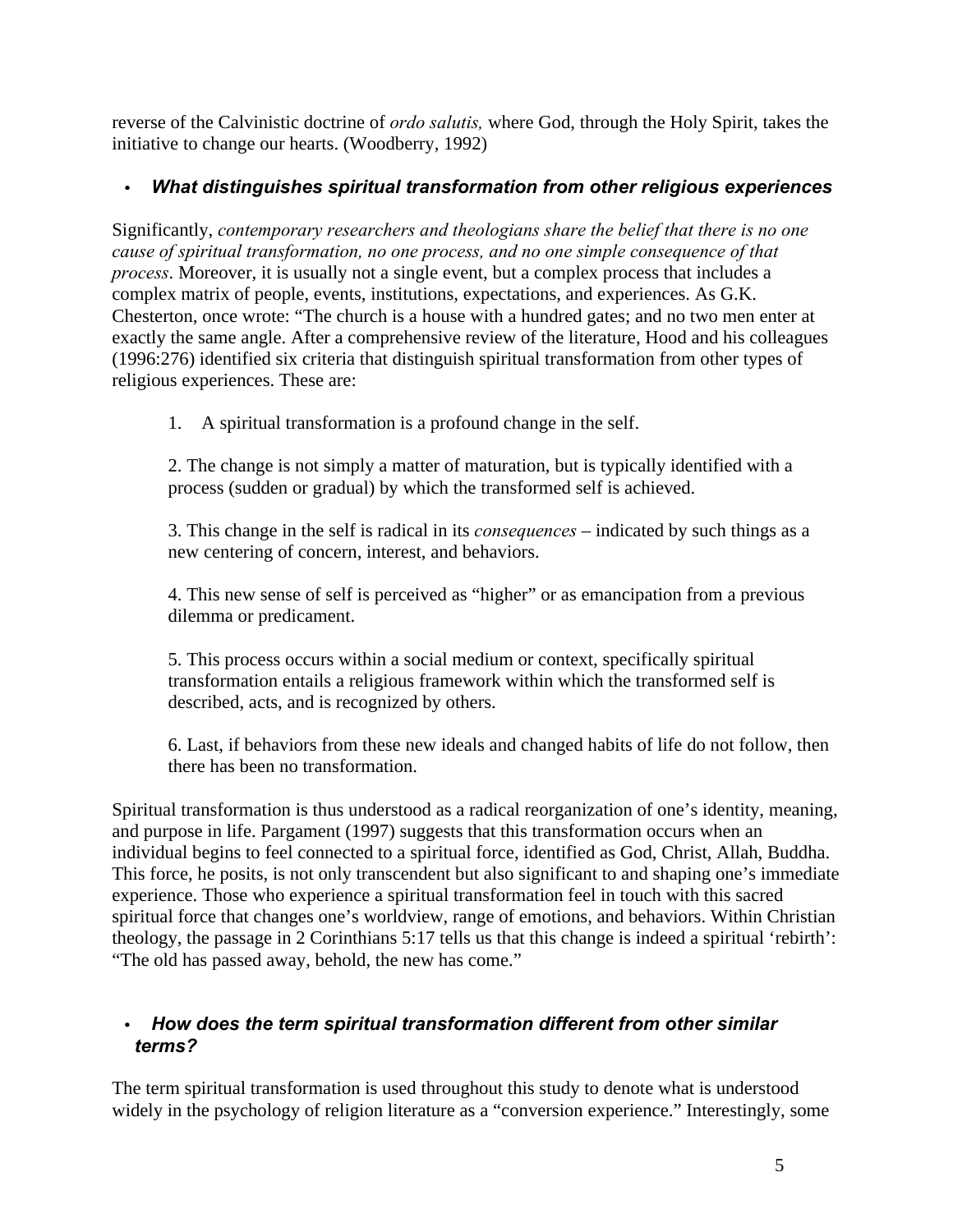researchers have begun to use the term "quantum change" to highlight the profound nature of this religious experience (Miller & C'deBaca: 1994). However, it must be noted that one's spiritual transformation can be profound whether it occurs gradually or via a "sudden" experience.

"Spiritual transformation" will be used instead of a "born again experience" to recognize and honor the profound and fundamental changes that occur within individuals who have either converted to religious traditions other than Christianity or have intensified their devotion to these faiths. Although Judaism, Islam, and Buddhism do not use the term "born again," these traditions clearly recognize the reality of spiritually transforming experiences.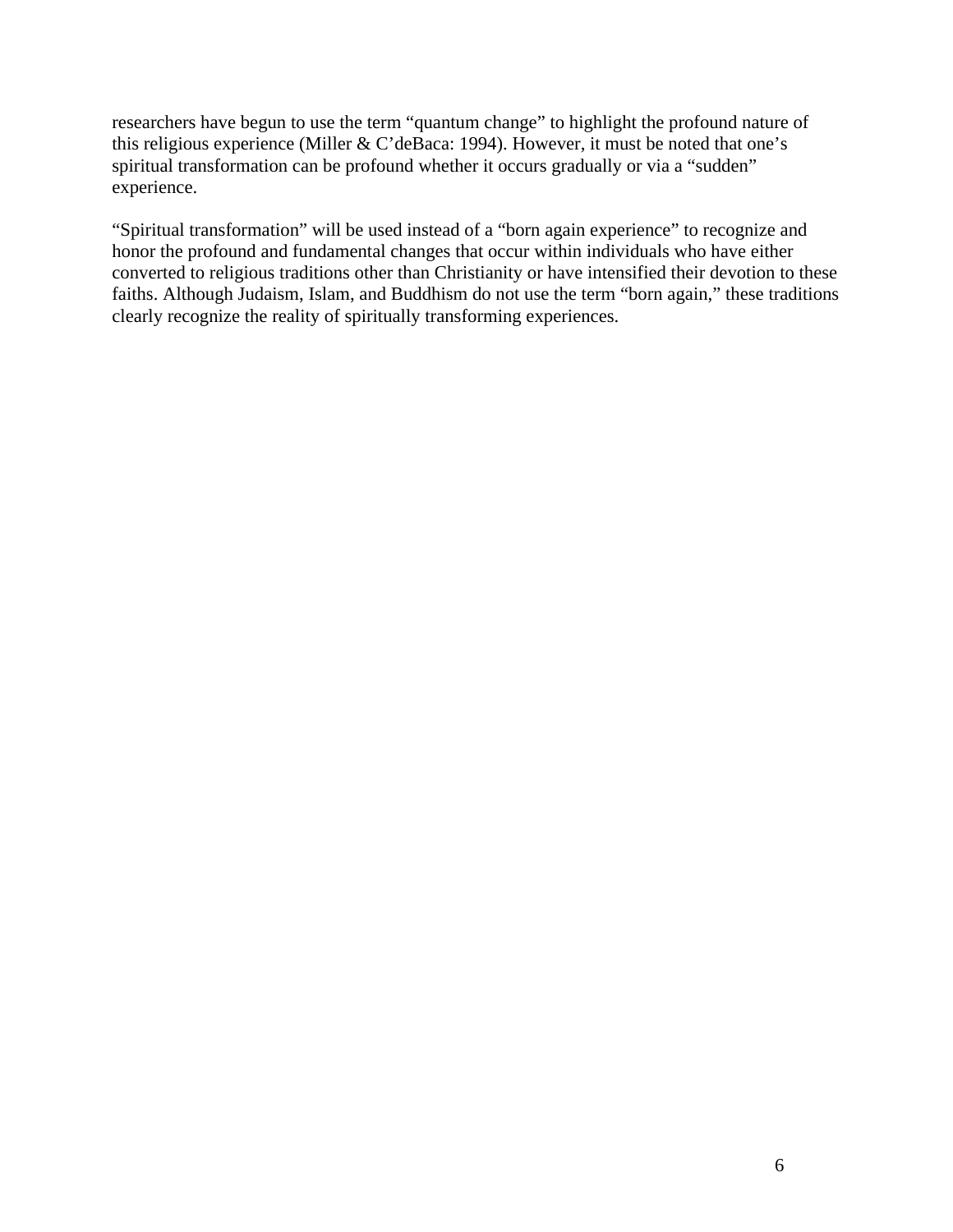# **EARLY SCIENTIFIC RESEARCH**

When researching the nature of spiritual transformation it is important for scholars to recognize that "we stand on the shoulders of giants." Religious conversion has been a major focus of scientific psychology since the disciplined emerged at the end of the nineteenth century. For example, in 1881, G. Stanley Hall delivered a series of public lectures at Harvard University, and a significant portion of his lectures focused on the phenomenon of religious conversion during adolescence. Later the material he presented during those lectures, including his theory of adolescence as a period of "storm and stress," was incorporated into his classic two-volume study titled *Adolescence*.

#### **·** *Relationship between age and spiritual transformation*

Early investigators often studied the relationship between age and spiritual transformation. Although spiritual transformation can clearly occur at any age, almost all of these early researchers hypothesized that a religious conversion is more likely to occur during adolescence.

#### **·** *Relationship between personality and spiritual transformation*

Unquestionably, William James set the tone for contemporary empirical work in the psychology of religious experience. His classic book, *The Varieties of Religious Experience* (1902), which emerged out of his Gifford Lectures, partly explored the effects of spiritual transformation on personality and behavior.

#### **·** *The relationship between stress and spiritual transformation*

In addition to James, George Coe (1900) and Edwin Starbuck (1899) conducted empirical research on the experience of spiritual transformation. They concluded independently that the stronger a person's spiritual background, the greater the chance that the person will report intense religious experiences and undergo a religious conversion during adolescence or in early adulthood. This finding will be discussed in a later section.

Most significantly, however, the empirical research of these early pioneers suggested that spiritual transformation often occurs during and after a period of stress, emotional upheaval, even despair. For example, Starbuck (1899) noted, "the pre-conversion state in adolescent converts involved a sense of sin, dejection, confusion, and depression which was resolved through conversion." William James (1902) also noted that in the context of religious conversion "Emotional occasions...are extremely potent in precipitating mental rearrangements." As we shall see, contemporary researchers continue to examine the function and role of stress as a precursor or predictor of a spiritual transformation.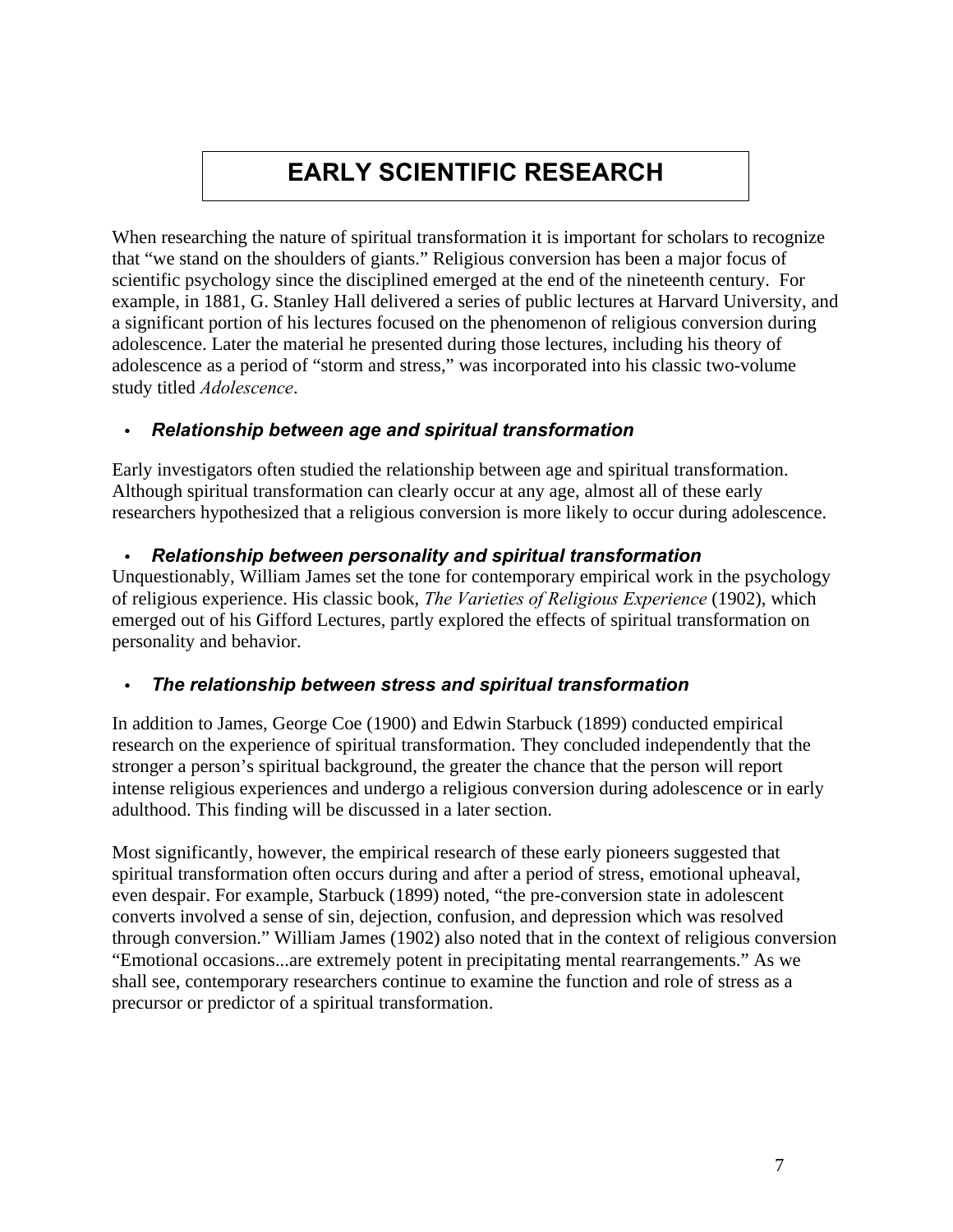# **CONTEMPORARY PERSPECTIVES**

Contemporary researchers have focused much of their attention on constructing a variety of useful theoretical models (see Hood, 1995). Many of these theorists, mostly psychologists or sociologists, have developed rather sophisticated classification systems or typologies to highlight and demarcate the nature of spiritual transformation. One highly-cited typology, developed by Lofland and Skonovd (1981), delineates six conversion "types" or "motifs":

#### **·** *Six "Conversion Motifs"*

- 1. *INTELLECTUAL*: A private, intellectual investigation into a religious faith that results in a spiritual transformation. Generally, the individual experiences little or no external pressure or influence from "believers."
- 2. *MYSTICAL*: This "motif" is marked by high emotional intensity, even trauma at times. The Pauline Damascus road experience is a paradigmatic example of this "motif." The critical period is often quite brief, although a period of stress may occur days or weeks leading up to the critical event (in Christianity, this event is often understood as the "born again" experience). Again, this "motif" is generally demarcated by a high level of emotional arousal followed by an active intensification of belief and religious practice
- 3. *EXPERIMENTAL*: A very common "motif" in the late twentieth century. People who are "searching" for meaning and divine inspiration frequently "try out" a religion and take on a "show me" attitude. Theology and rituals are explored for meaning and "truth."
- 4. *AFFECTIONAL*: The key element in this "motif" is a personal attachment to a practicing believer or believers. A personal and emotional relationship with another person or a group is central to one's spiritual transformation.
- 5. *REVIVALISM*: Ecstatic arousal in a group or collective context that has a transforming effect on the individual is the central element of this "motif." Although Lofland and Skonovd concede that this "motif" is less prominent in the twentieth century than in the nineteenth, spiritually transforming experiences, especially within the context of evangelical Christianity, remain common.
- 6. *COERCIVE*: A relatively rare "motif," this type includes brainwashing and coercive persuasion marked by intense pressure on an individual to participate, conform, and confess.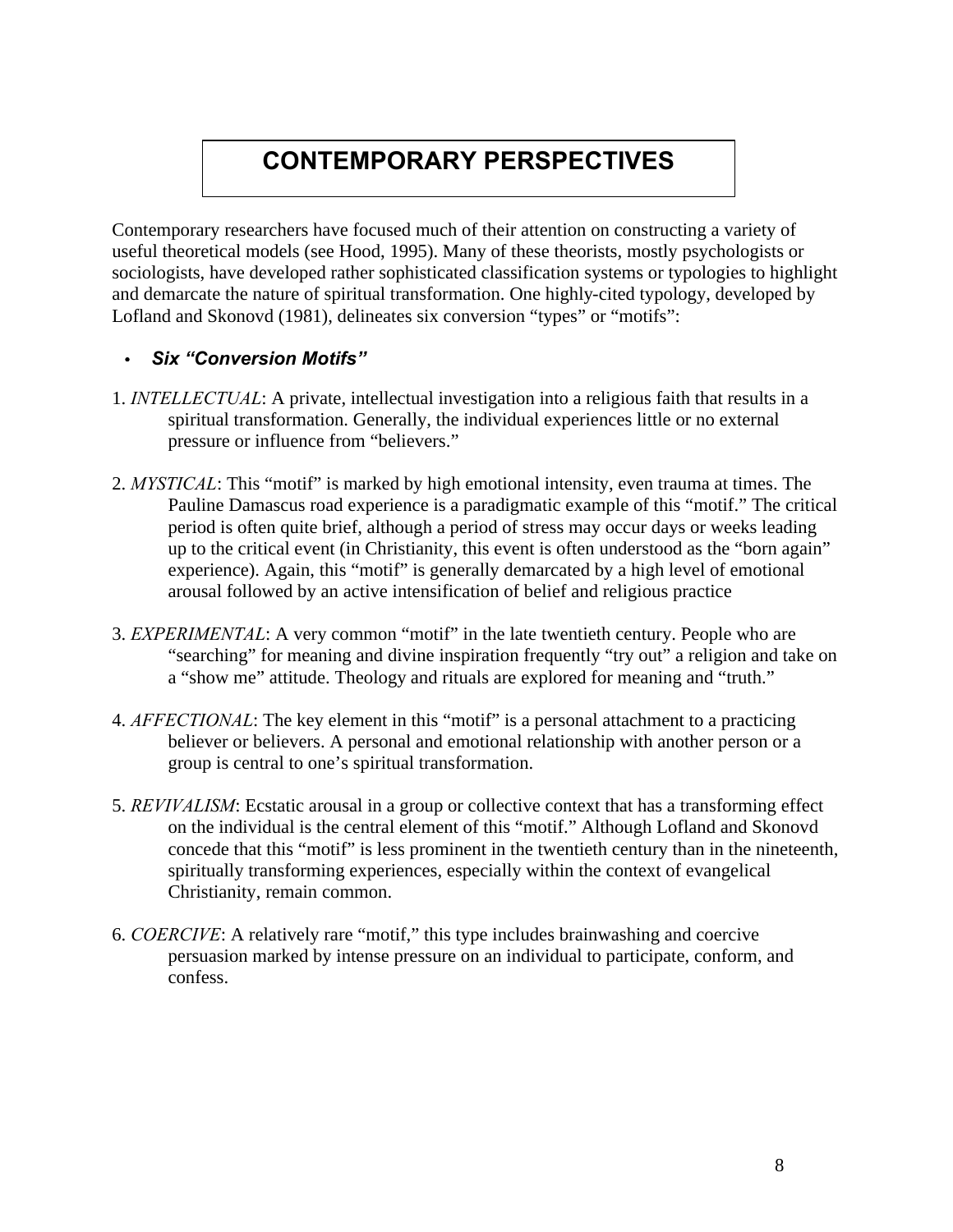#### **·** *Old versus new "conversion" paradigm*

Richardson (1985) has also studied the characteristics of religious conversion, comparing what he calls the "old" conversion paradigm and the "contemporary" paradigm. His comparison is outlined below:

| <b>Old Conversion Paradigm</b><br>1. Conversion occurs suddenly | <b>Contemporary Conversion Paradigm</b><br>1. Conversion occurs gradually |
|-----------------------------------------------------------------|---------------------------------------------------------------------------|
| 2. It is more emotional than rational                           | 2. It is rational rather emotional                                        |
| 3. External forces act on a passive agent                       | 3. The convert is an active, seeking agent                                |
| 4. There is a dramatic transformation of self                   | 4. There is self-realization within a<br>humanistic tradition             |
| 5. Behavior change follows from belief change<br>change         | 5. Belief change follows from behavior                                    |
| 6. Conversion occurs once and is permanent                      | 6. Conversion is not permanent; it may<br>occur several times             |
| 7. It typically occurs in adolescence                           | 7. It typically occurs in early adulthood                                 |
| 8. The prototype is Paul's conversion                           | 8. No one experience is prototypical.                                     |

#### **·** *Rambo's seven stages of transformation*

In one of the most comprehensive analyses of the literature, Rambo (1993) posits a seven-stage model to study and identify the process of spiritual transformation. The seven "stages" are: *context, crisis, quest, encounter, interaction, commitment, and consequences*. Rambo suggests that during these processes "relationships, rituals, rhetoric, and roles interact and reinforce one another" (p. 101). These four components will be examined in a later section.

#### **·** *The "self" and spiritual transformation*

Much of the contemporary scientific psychological research examines the relationship between the "self" or personality and spiritual transformation. For example, Paloutzian et al (1999) argue that spiritual transformation experiences appear to have minimal effect on the "elemental" functions of personality (generally known as the Big Five traits or temperaments, these are: whether one is open to experience, conscientious, extroverted, agreeable, neurotic). However, they suggest that spiritually transforming experiences *can* result in profound, life changes at the mid-level functions of personality -- such as goals, feelings, attitudes, and behaviors. Indeed, these researchers posit that "self-defining" personality functions (such as identity, life meaning) do change dramatically after a spiritual transformation.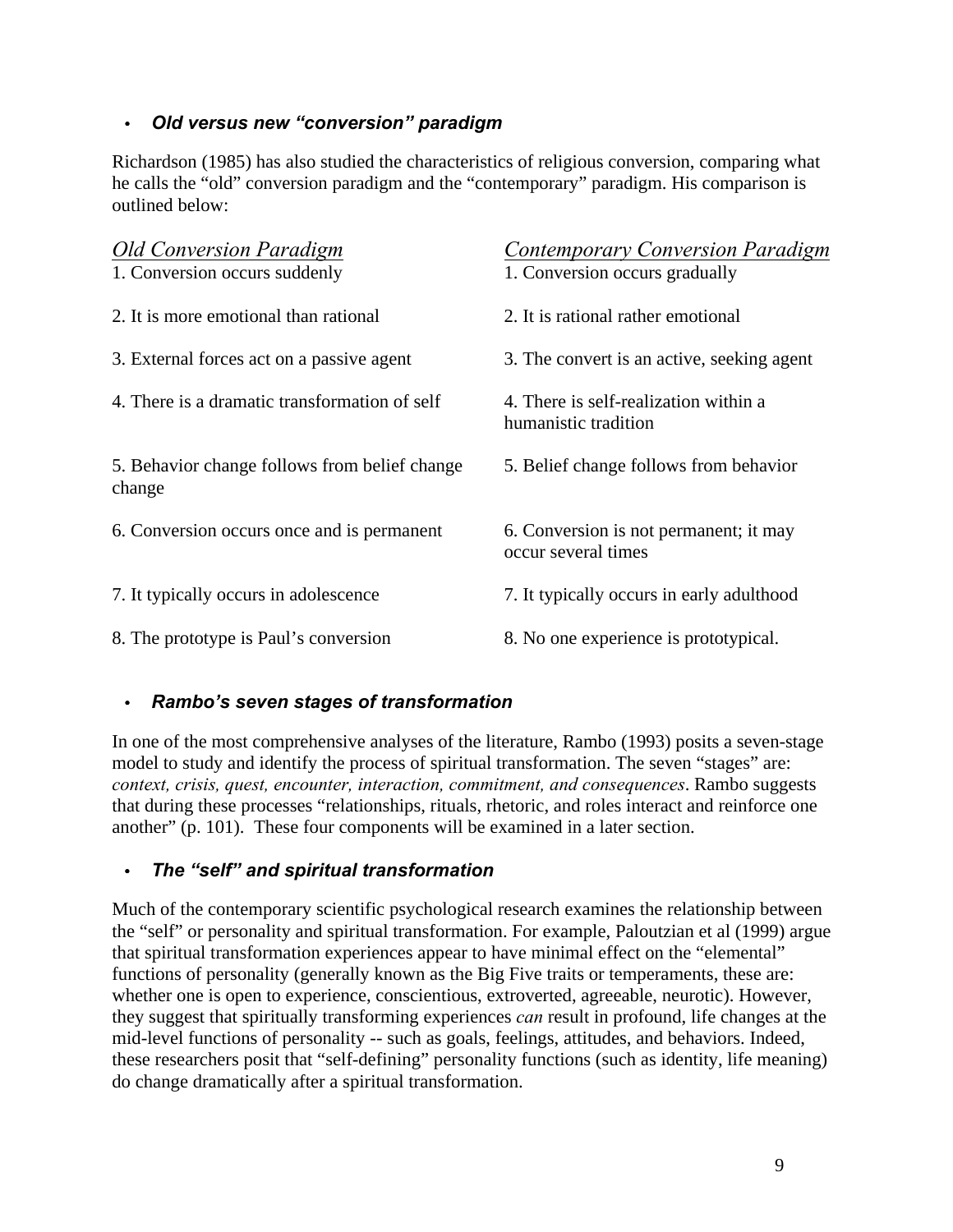In conclusion, there appears to be consensus among contemporary researchers that:

- Spiritual transformation influences people's goals, strivings, and identity
- Spiritual transformation seems to have little appreciable effect on basic personality structure
- Certain types of personalities may be more prone to spiritual transformation than others Religious groups may serve as a vehicle for certain types of personalities

To a significant degree, future theoretical models and empirical research will be based upon these findings.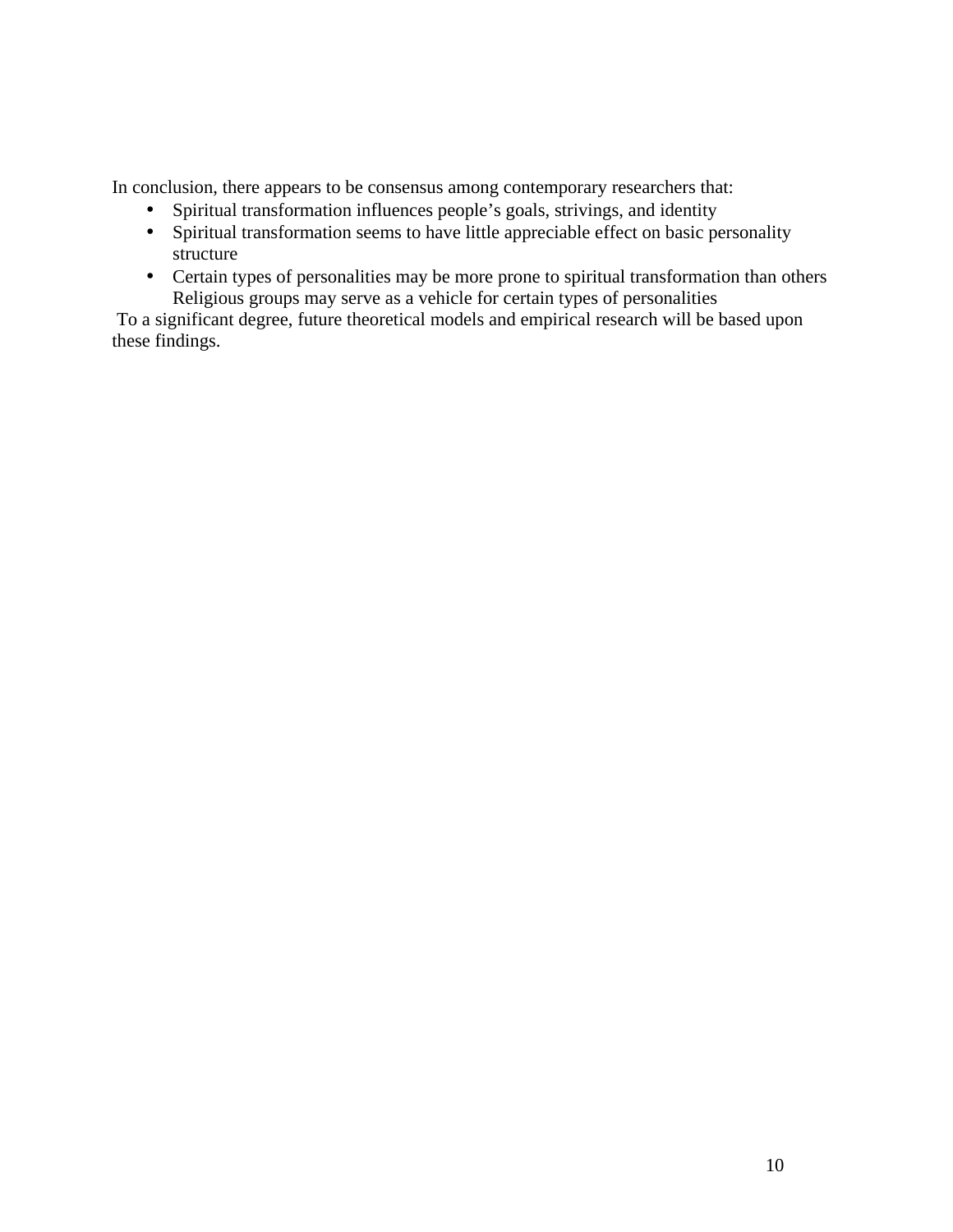# **RECENT SCIENTIFIC RESEARCH**

After conducting a comprehensive review of the literature, Paloutzian, Richardson, and Rambo (1999) inform us that rigorous empirical studies on the nature of spiritual transformation remain scarce. The studies that have been conducted are, with a few notable exceptions, cross-sectional, retrospective, and focus predominantly on Protestant Christianity. Even more problematic, researchers must graft the scientific triad of observation, experimentation, and measurement onto the reality of spiritually transforming experiences. As Miller and C'deBaca (1994) suggest,

> *scientific inquiry typically starts with systematic observation to describe the phenomena to be understood. Yet prospective access to such occurrences may not be readily arranged. [Spiritual transformation experiences] as reported in biographies are often, private, unexpected, even uninvited events. They occur on the desert road to Damascus, waiting at the front of the library, lying in a hospital bed, or doing what one has done thousands of times before -- except this time it is different.*

With this limitation in mind, the following studies represent the most significant examples of contemporary empirical research in the area of spiritual transformation and religious conversion:

#### **¨ Zinnbauer & Pargament Study (1998)**

*Major finding*: *Self-definition changed dramatically for both sudden and gradual converts*.

This study examined the nature of spiritual transformation in a sample of 130 Christian college students. Using a screening questionnaire, students who had experienced a dramatic spiritual transformation, students whose spirituality had gradually increased, and religious adherents who did not experience a transformation were selected and a battery of instruments administered. The researchers hypothesized that only those who had experienced a spiritual transformation should undergo statistically significant personal change. However, they found that self-definition changed markedly for *both* spiritual and gradual converts. Other findings included: those who had a spiritual transformation reported more pre-conversion stress and perception of personal inadequacy. These students also experienced significant improvement in their personal competence after their spiritual transformation. The researchers suggest that their study reinforces theories that people can and do use religion as a way to accomplish personal growth goals.

#### **¨ Kirkpatrick Studies (1997, 1998)**

*Major Finding*: *A significant relationship exists between an individual's "attachment style" and finding a new relationship with God*.

Women readers of the Denver Post newspaper were surveyed approximately four years apart about a variety of religious commitments. The study found that when religion at time T1 was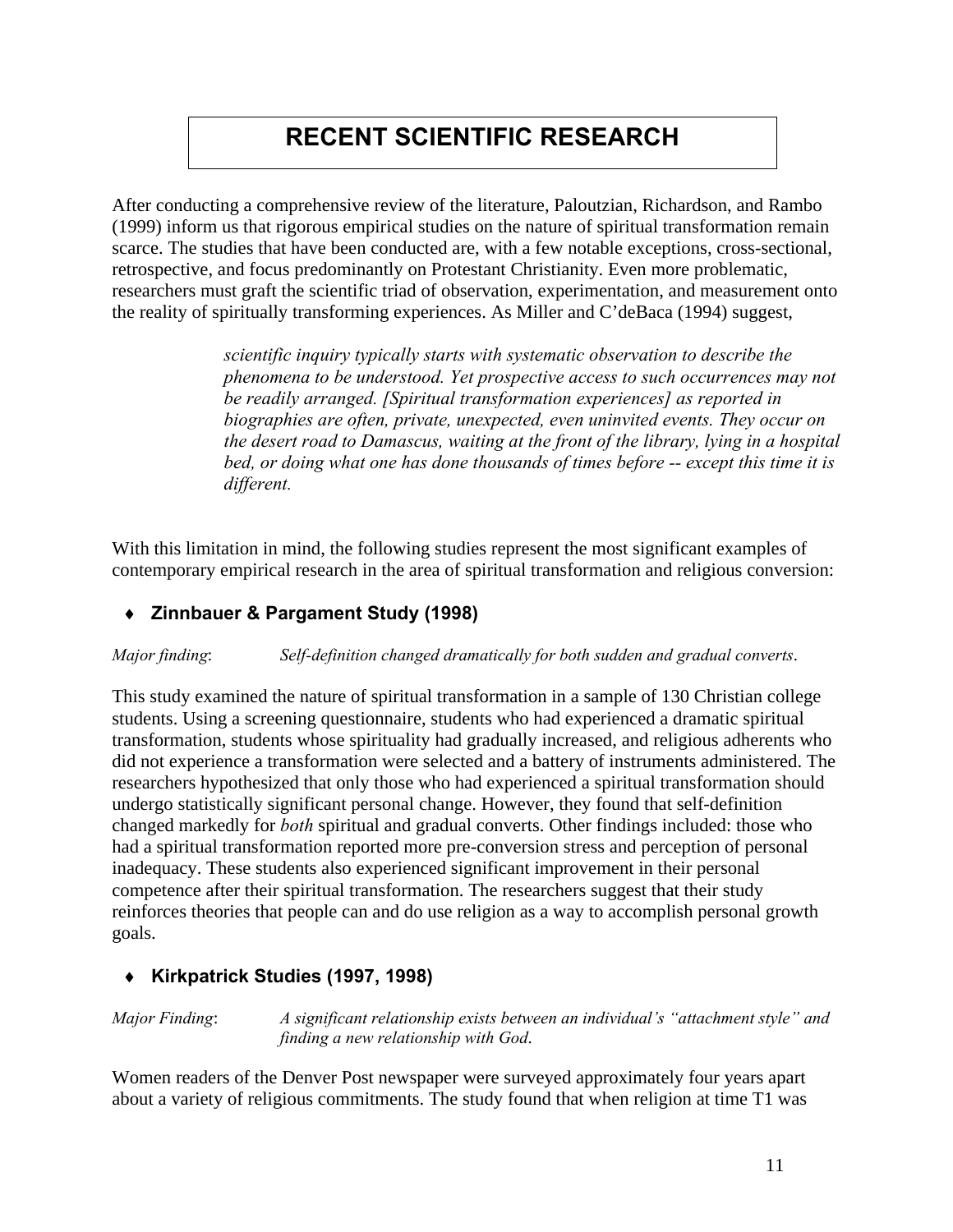statistically controlled, those with an insecure-anxious or an insecure-avoidant adult attachment style were more likely than those with a secure attachment style to report finding a "new relationship with God" by time T2. In addition, insecure-anxious subjects were more likely than those who had secure or ambivalent attachments to report having had a religious experience or a religious conversion during this time period. These initial findings were replicated and extended in a follow-up study (1998) in which college students were assessed for their attachment styles and religiousness approximately four months apart. These results were interpreted by Kirkpatrick as supporting the compensation hypothesis in attachment theory.

### **¨ Kose Study (1996)**

*Major Finding*: *Both cognitive and emotional factors were significant precursors of conversion*.

This study consisted of interviews with 70 converts to Islam (50 males, 20 females). The methods used to select the subjects were snowball and convenience sampling. The study provided only limited support to earlier studies (e.g., Ullman) that found a significant relationship between bad or stressful relations with one's father and conversion. In regard to religious education, the converts in this study seem to have come from families where there was no strong identification with any religion. 65 percent of the converts came from families that did not belong to a church, or were not active participants in a church. The average age when one converted is 29.7 years. For most of the converts Kose studied, adolescence was a time when they shied away from their childhood religion. Adolescence was not a time when the subjects experienced upheaval or trauma, but a time when they rejected the religion of their childhood. Only 11 percent of the 70 reported that they were practicing their religion of origin prior to conversion. Over a quarter (20%) of the sample reported that they were in search of an alternative to the secular way of life and wanted to reject the materialistic perspective of society. Emotional and cognitive concerns seem to be equal in characterizing the two-year period preceding conversion. 47 percent reported specific concerns that could be designed as cognitive or existential concerns (e.g., meaning and purpose in life) and 49% reported emotional distress during the two-year period prior to conversion. Both cognitive and emotional factors seemed to be precursors of conversion. Finally, the study also demarcated the most motivating factor in the subject's conversion process: Emphasis on brotherhood, community, and friendliness (10%); Witnessing life of a Muslim and attraction to the culture (10%); Religious doctrines and teachings (27%); Moral ethical standards, social matters, and political ideology (27%); Spiritual, mystical aspect, or inexplicable religious experience (26%).

### **¨ Miller & C'deBaca Study (1994)**

*Major Finding*: *Subjects viewed their spiritual transformation as a central turning point, a watershed moment.*

Subjects were sought via a newspaper feature story in the Albuquerque Journal, asking for volunteers "who have been transformed in a relatively short period of time – who have had a deep shift in core values, feelings, attitudes or actions." 52 subjects completed all questionnaires. Subjects viewed their spiritual transformation experiences as central turning points in their lives, watershed moments that divided their memories into before and after. The most common quality of the effects of spiritual transformation was of *liberation*, a new kind of meaning and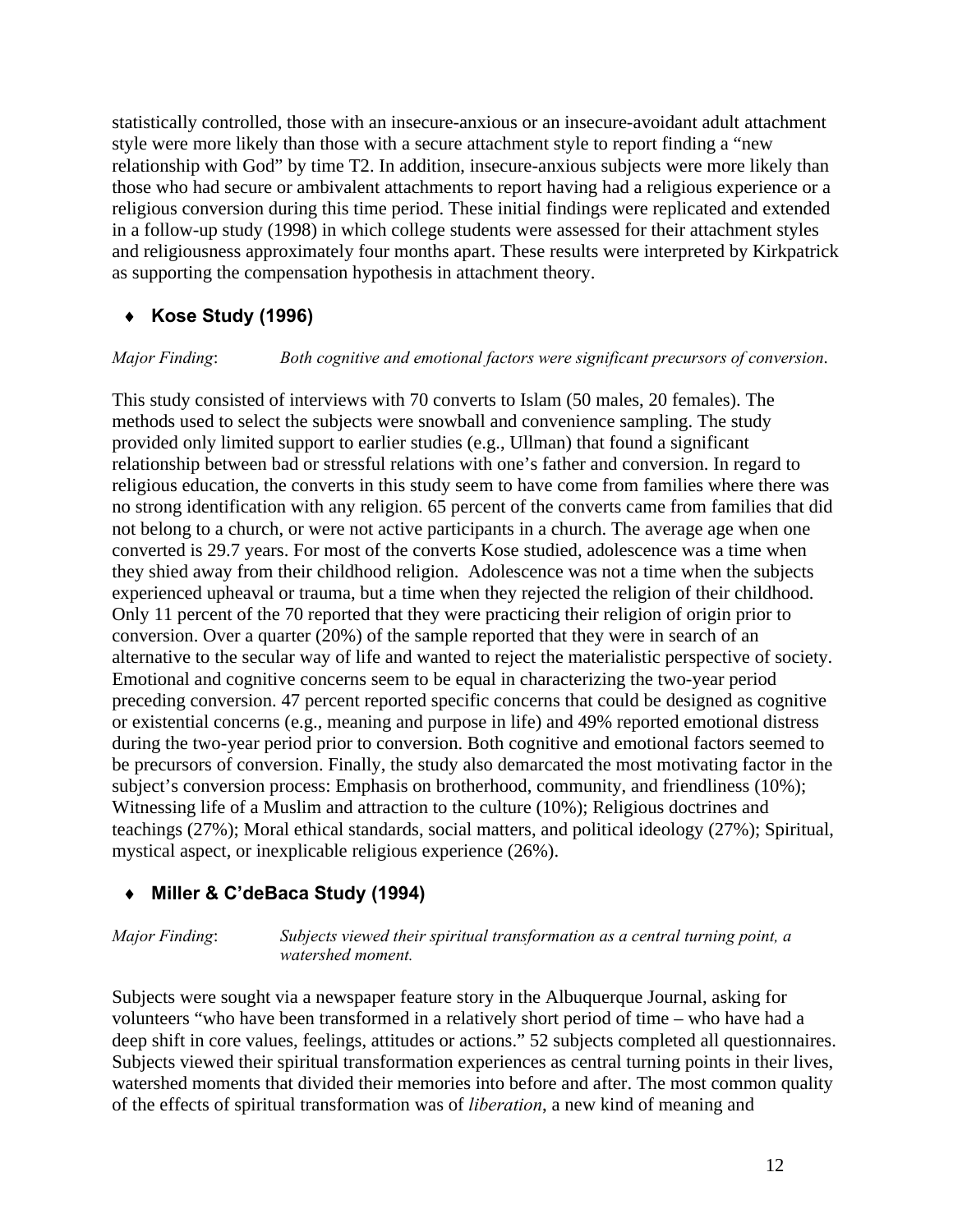perception. A majority of subjects (85%) currently described themselves as either religious (41%) or spiritual (44%). With respect to belief in God, 59% reported having believed in God before their experience, and 83% reporting believing in God now. According to the researchers, the largest immediate shifts were reported as an increase in the "sense of meaning," a decreased sense of something missing in life, and increased happiness, satisfaction, and a closeness to God. Finally, the researchers found that men reported that *prior* to their spiritual transformation, their five highest values were (in order): wealth, adventure, achievement, pleasure, and being respected. These values were reordered (out of 50) after their spiritual transformations, often rapidly, falling to current priority ranks wealth (50), adventure (29), achievement (26), pleasure (25), being respected (33). In their place, new top priorities for men were spirituality, personal peace, family, God's will, and honesty.

#### **¨ Poston Study (1992)**

*Major Finding*: *Only 3 of 72 converts to Islam reported an emotional, Pauline-type conversion in which mystical or supernatural factors were perceived.*

A questionnaire study of 72 American and European converts to Islam. 69 percent of the subjects were male. Most of the converts were raised as Christians. The average conversion age in this study was 31.4 years. For Poston's subjects, an advocate or a personal relationship with a current adherent to Islam was the chief motivating factor which the overwhelming majority found significant. 75 percent of the subjects mentioned aspects of the teaching of Islam as being instrumental in their decision to convert, while 60 percent mentioned specific individuals or groups which had influenced them in their decision. Poston's study also underscores the hypothesis that emotional and crisis-triggered conversions are not common to Islam. Only 3 of the 72 converts reported an emotional, Pauline-type conversion in which supernatural factors were perceived.

#### **¨ Kox Study (1991)**

*Major Finding*: *Converts were more likely than non-converts to report a major life event prior to their conversion*.

This study compared a group of young converts to a charismatic Christian denomination to a group of matched controls. 67% of the converts reported personal problems within 3-5 years before conversion, as opposed to 20% of the control groups. Converts were also more likely than the non-converts to report a major life event prior to their conversion (e.g., a move, the death of a parent, or parents' divorce), although a significant percentage of converts do not report crisis just prior to their conversion.

#### **¨ Kirkpatrick and Shaver Study (1990)**

*Major Finding*: *The researchers found an association between retrospective accounts of childmother attachment and conversions. In particular, insecure-avoidant attachments were found to predict adolescent and adult sudden conversions*.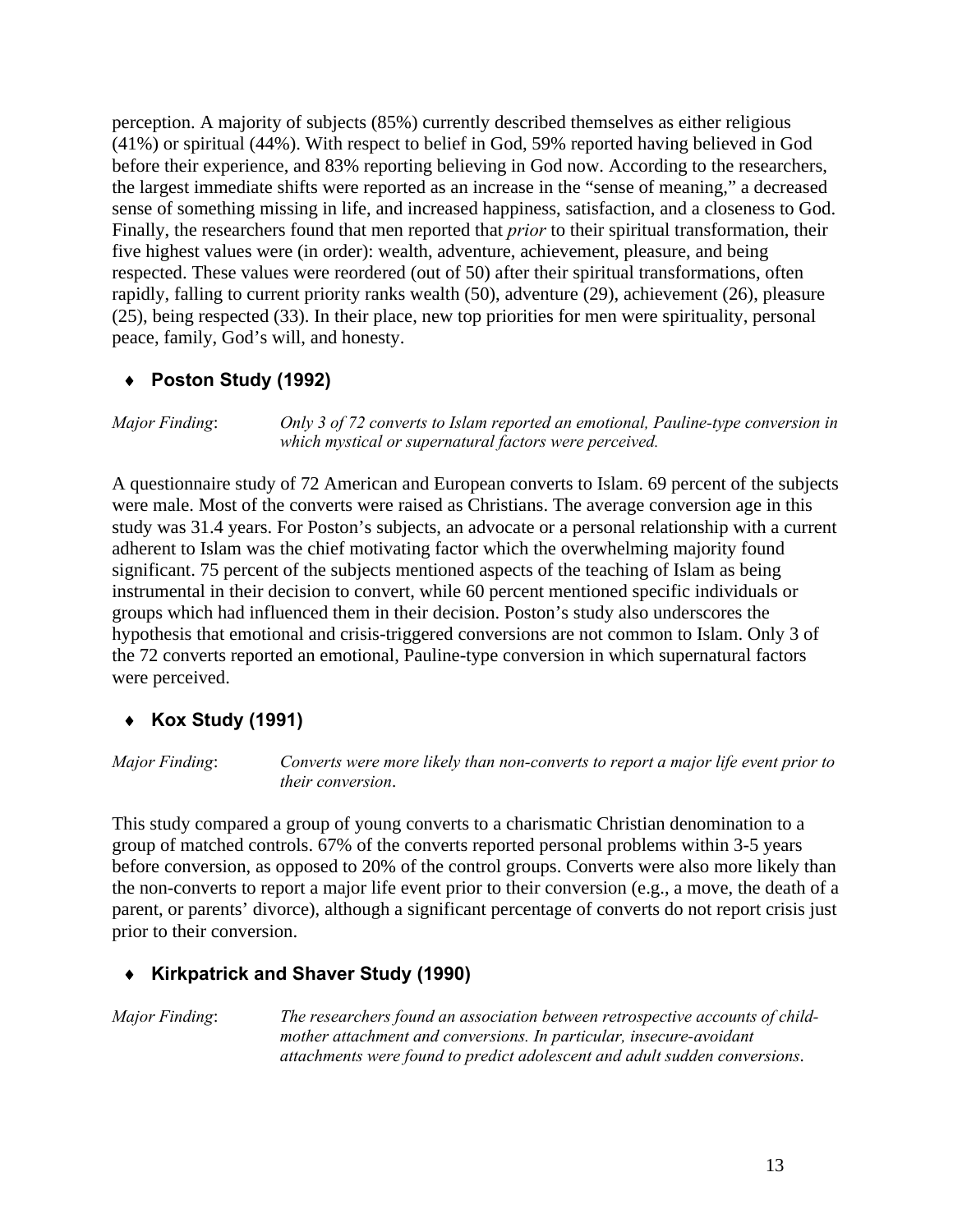#### **¨ Ullman Study (1989)**

*Major Finding: Major issues motivating converts were emotional, involving problematic relationships with their father, unhappy childhoods, and a past history of disrupted, distorted personal relationships.*

Published in book form under the title *The Transformed Self: The Psychology of Religious Conversion*, Ullman's research is widely cited as one of the few empirical studies that compares "conversion processes" across different religious groups with matched controls. Ullman studied 10 converts to Orthodox Judaism, 10 Roman Catholic converts, 10 Hare Krishnas, 10 Bahai, and a group of thirty people who served a matched control group. Her research, utilizing a battery of instruments and semi-clinical interviews, compared and contrasted factors such as the amount of trauma or family conflict in the converts' lives during childhood and adolescence, their degree of interest in religious and existential questions, and their degree of involvement with religious groups. Although Ullman initially theorized that the major motivation for conversion was the need for what she called "cognitive meaning," she found, in fact, that the major issues motivating the forty converts (in comparison to the control group) were emotional, involving problematic relationships with their father, unhappy childhoods, and a past history of disrupted, distorted personal relationships. The major differences between the four converted groups and the converted group were on emotional, not cognitive, indices. Her core finding, was that the converts, to a statistically significant level, had absent, weak, or abusive fathers. This serious psychological deprivation and abuse appeared to motivate and inform the person's conversion. Finally, many of the converts established a powerful relationship with a guru, rabbi, priest, or other person in the group to which they were converted and these relationships were absolutely central during the conversion process.

#### **¨ Paloutzian Study (1981)**

*Major Finding*: *Study confirmed the hypothesis that converts perceive more meaning in life than non-converts*.

This study examined the changes in purpose in life over time following religious conversion. The subjects were 91 students in a large psychology course; 51 experimental subjects were those who indicated that they were Christian believers and 40 were control subjects. The questionnaire consisted of the Purpose in Life Test, the Rokeach Values Survey test, and items to determine the amount of time since one's conversion. The study confirmed the hypothesis that converts perceive more meaning in life than non-converts.

#### **¨ Turner Study (1979)**

*Major Finding*: *As a result of mass conversions to Protestant Christianity in Chiapas, Mexico, the researcher documented lower levels of poverty, disease, and illiteracy*.

An anthropologist, Turner examined the effects of conversion to Protestantism on the Tzeltal Indians of Oxchuc in Chiapas, Mexico. More than one-half of the town's four thousand inhabitants converted. As a result, Turner noticed changes in the level of poverty, disease, and illiteracy. Roman Catholicism in the area was relatively weak, because no priest was living there.